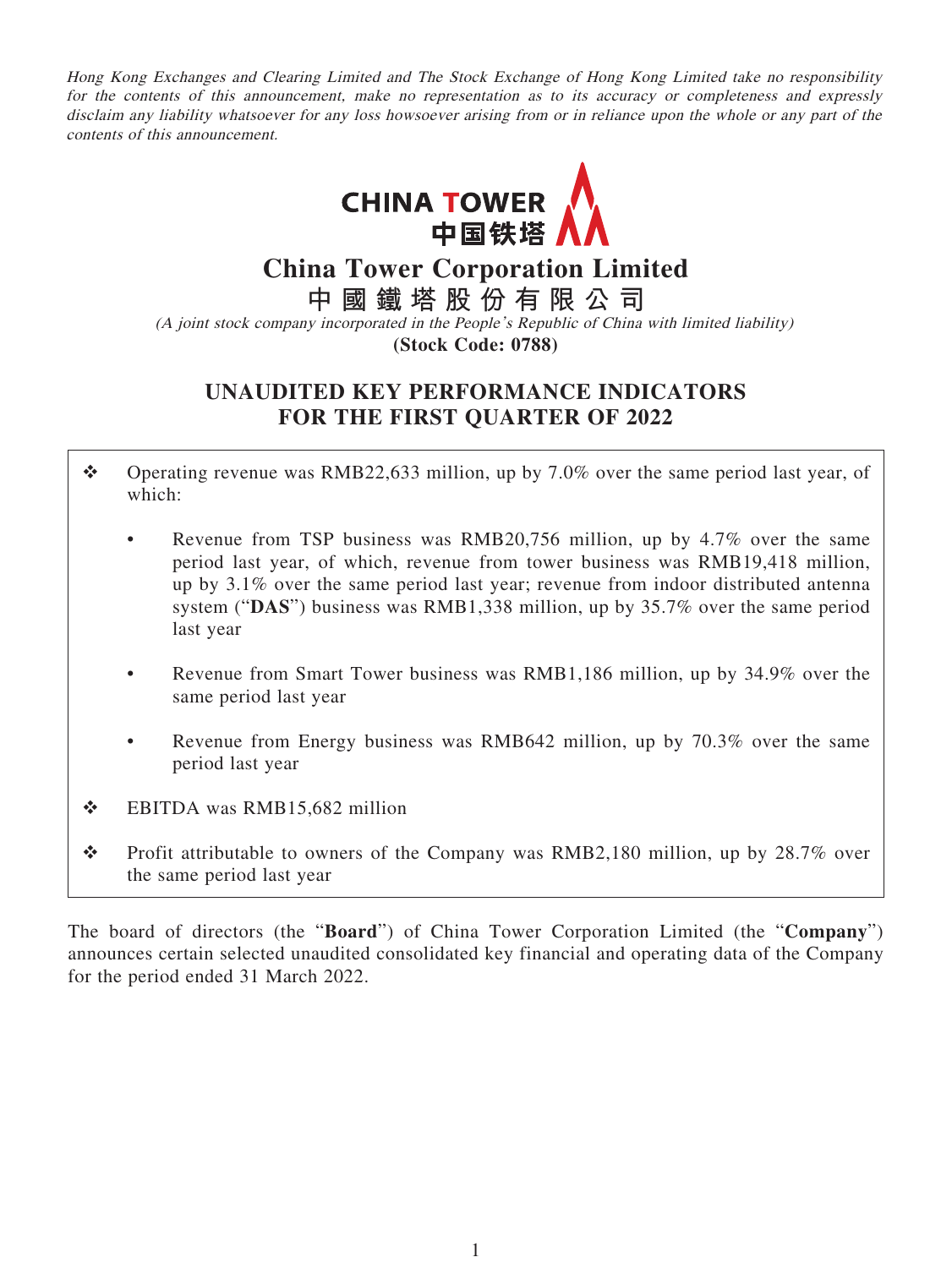### **SELECTED UNAUDITED KEY PERFORMANCE INDICATORS**

## **FINANCIAL DATA**

| period from<br>period from<br>1 January 2022 to<br>1 January 2021 to |  |
|----------------------------------------------------------------------|--|
|                                                                      |  |
|                                                                      |  |
| 31 March 2022<br>31 March 2021<br>Change                             |  |
| (RMB million)<br>(RMB million)                                       |  |
| $7.0\%$<br><b>Operating revenue</b><br>22,633<br>21,151              |  |
| Of which: TSP business<br>20,756<br>19,822<br>4.7%                   |  |
| 19,418<br>18,836<br>3.1%<br>- Tower business                         |  |
| - DAS business<br>1,338<br>986<br>35.7%                              |  |
| 1,186<br>34.9%<br><b>Smart Tower business</b><br>879                 |  |
| 642<br>70.3%<br>Energy business<br>377                               |  |
| $0.8\%$<br><b>EBITDA</b><br>15,682<br>15,553                         |  |
| 2,845<br>2,217<br><b>Profit before taxation</b><br>28.3%             |  |
| <b>Profit attributable to owners</b>                                 |  |
| of the Company<br>2,180<br>28.7%<br>1,694                            |  |
| As at<br>As at                                                       |  |
| 31 March 2022<br>31 December 2021                                    |  |
| $(RMB\;million)$<br>$(RMB$ million)                                  |  |
| <b>Total Assets</b><br>318,512<br>323,259                            |  |
| <b>Total Liabilities</b><br>126,976<br>133,905                       |  |
| <b>Total Equity</b><br>191,536<br>189,354                            |  |

## **OPERATING DATA**

|                                                     | As at<br>As at |                                       |
|-----------------------------------------------------|----------------|---------------------------------------|
|                                                     |                | <b>31 March 2022</b> 31 December 2021 |
| Number of tower sites (thousand)                    | 2,045          | 2,038                                 |
| Number of tower tenants (thousand)                  | 3,493          | 3,459                                 |
| Average tenants per tower site (tower tenants/site) | 1.71           | 1.70                                  |

Note: The financial data in this announcement were prepared on a consolidated basis.